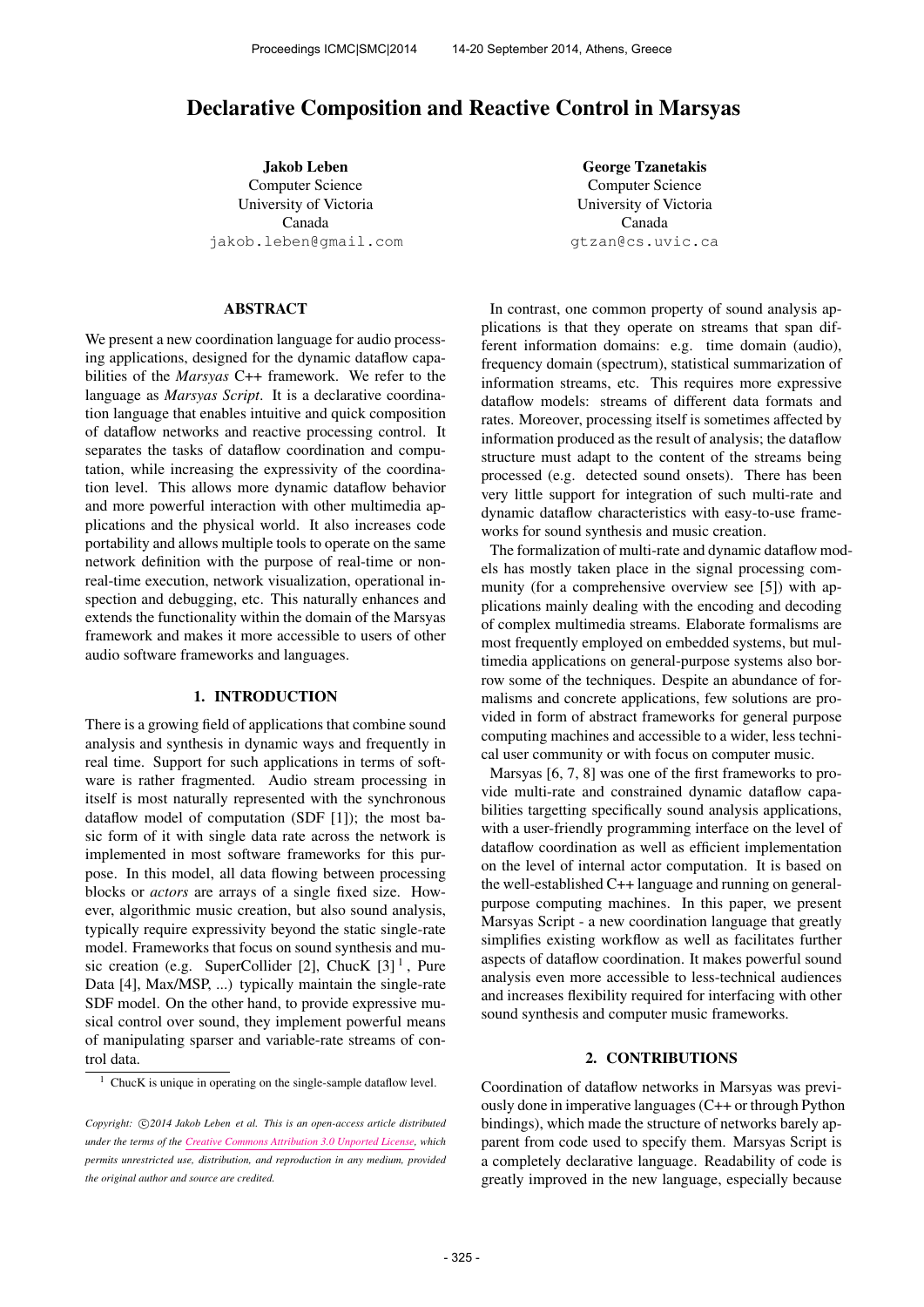the hierarchical structure of code directly corresponds to the hierarchical network composition, and the dataflowspecific concept of *scope* simplifies addressing of different parts of a network (see section 5.6).

Marsyas Script provides expressive programming of reactive control flow, regardless of whether information originates from the external world - Open Sound Control (OSC) [9] messages, graphical user interfaces, etc. - or internally as a result of data analysis. This gives more power over the dynamic dataflow capabilities into the hands of the user, as well as facilitates more rich interaction with other applications. Another benefit of a high-level coordination language is reliance on powerful and efficient functionality implemented in the host language (C++). The large number of audio processing algorithms provided by the Marsyas C++ library is accessible as dataflow actors. The performance is just as efficient as if dataflow coordination was expressed in C++.

Moreover, code translation is quick and performed onthe-fly at application start-up. This increases portability of network definition code between machines, users and applications. It allows a number of precompiled tools to operate on the same network definition. We have implemented a generic executable that instantiates and runs any network defined in the new languages, either for real-time or non-realtime audio processing similar to an audio plugin host but with more extensive functionality. Another application allows inspection and debugging of dataflow by visualization of network structure, step-by-step execution and selective plotting of intermediate stages.

## 3. RELATED WORK

In spite of the dataflow model of computation having a straightforward visual representation and yielding many visual programming frameworks (such as Pure Data [4], Clam [10], Max/MSP, NI Reaktor, to name just a few most popular in the domain of sound processing), textual programming for sound processing is not only persistent (for example SuperCollider [2], ChucK [3]), but new languages and frameworks keep being created, indicating that textual programming has its own merits among which the combination of code expressivity and brevity is probably the major factor.

A contemporary trend is the resurrection of fine-grained dataflow programming. It allows compliation into optimized code for today's and tomorrow's computing devices with modest support for coarse-grained task parallelism and increasing support for massive fine-grained data parallelism. Examples are Faust [11] and more recent Kronos [12, 13] for audio, as well StreamIt [14] for generalpurpose stream processing. In contrast, the Marsyas Script is a rather coarse-grained coordination language and its strength remains reusability of the large collection of lowlevel algorithms already developed in the Marsyas C++ library.

ESSENTIA [15] is another recent C++ library of algorithms specifically for audio analysis and music information retrieval. Akin to Marsyas, algorithms are embedded in a dataflow actor-like interface, they are C++ templates, so they accept any input and output data type as parameter and vector data may be of any size, which supports equivalent dataflow flexibility as Marsyas. However, there is only a basic support for composition of actor networks, there is no concept of control flow and no support for reactive coordination of actors.

The syntax and reactive control in Marsyas Script were inspired by the QML language which is part of the Qt framework for graphical user interface development. QML is also a declarative language where graphical items are composed hierarchically in a similar syntactical fashion and properties of items are bound to reactive expressions involving properties of other items.

It is worth noting that such syntax for hierarchical composition could not be used to define a dataflow network without the concept of implicit patching as introduced previously in Marsyas [7]. A similar functionality of implicit patching is present in Faust [11], although there it does not rely on hierarchical composition, but patching is rather performed by binary composition operators.

There has been previous work on expressive control flow in Marsyas [16] but only in reaction to explicitly scheduled timed events, rather than implicit changes of control values. There was no concept of reactive *bindings* as defined here in section 5.4. The paper [16] also mentions a "Marsyas Scripting Language (MSL)" featuring declarative network composition similar to Marsyas Script presented here, but to the best of our knowledge, that work has never been completed, and the MSL only supports limited imperative programming.

Our temporal operators for reactive control flow (see section 5.4) are inspired by declarative synchronous languages LUSTRE and SIGNAL [17] where similar operators exist to filter one sequence of events to those that match occurences of events in another sequence. However, in contrast to these languages where sequences only have values at transient moments in time, our control flow is rather similar to values in the imperative language ESTEREL [17] which persist and are observable across time while only their change is discrete. The temporal operators thus sample values from one stream at arbitrary moments as if it was a continous step function of time.

Our control alternative (the when statement, 5.5) is inspired by the concept of *states* in QML. It serves to change larger-scale behavior depending on events. This is similar to composition of behaviors and events in the Functional Reactive Programming paradigm (FRP [18]). Since controls can result in changes of output rates and formats of actors, enabling and disabling actors, or potentially even instantiation of new actors, this may also facilitate a particular form of dynamic dataflow where the network structure is controlled by a higher level state machine.

# 4. MARSYAS ARCHITECTURE

The concepts in Marsyas Script correspond to a large degree with the concepts of the Marsyas C++ framework which provides the underlying implementation. Dataflow actors are called *MarSystems*- they represent basic building blocks for sound analysis and synthesis algorithms: audio file and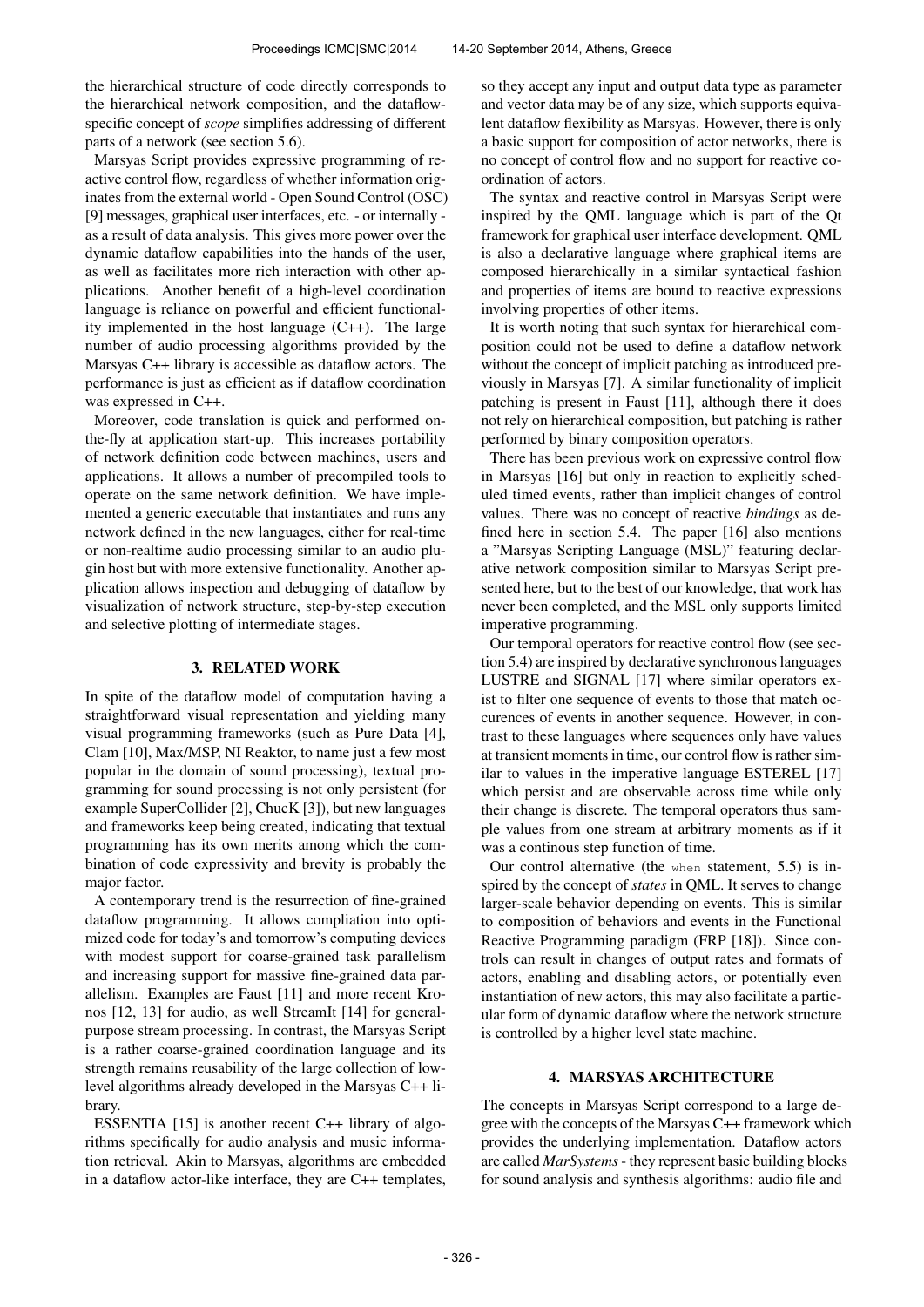real-time input and output, feature extraction, statistics, sine and noise generators, filters, etc.

To support different dataflow rates, input and output data of any MarSystem is a matrix (2D array) of arbitrary dimensions, where columns represent successive information in time, and rows represent concurrent information, possibly originating from different producers or distributed to different consumers. All input and output is packed into such data structures. Hence all input and output of an individual MarSystem is of equal rate (respectively), but MarSystems in a network may have different rates. Each MarSystem has an intrinsic relation between its input and output rates, but can operate at any mutliple of this ratio.

MarSystems compose hierarchically. Connection among siblings are established using the implicit patching paradigm [7]: instead of explicitly connecting each input and output, there is a special class of *composite* MarSystems which connect their children in specific patterns. Examples include: serial composition, parallel composition (composite input is split among children) fanout (entire input is passed to each child), etc. Data rates among connected siblings must match, hence they are automatically propagated from outputs to inputs. Rates may change across hierarchical levels: special composites execute their children multiple times within each of their own execution, each time passing successive chunks of input and accumulating output. We have found this to be an architecture flexible enough for a variety of audio synthesis and analysis scenarios, while allowing efficient implementation on general-purpose computers, even in the case of dynamically changing rates.

Each MarSystem has a set of parameters named *controls*. The *controls* can be changed and observed asynchronously with respect to the dataflow execution. They may control any aspect of a MarSystem's operation, including its input and output data rates. They are also used for output of sporadic information, typically resulting from analysis (detected pitches and onsets for example). Controls can be linked, so that when one produces new information all others are updated. This is the foundation for the expressive reactive control described in section 5.4.

# 5. SYNTAX AND SEMANTICS

This section gives an overview of the syntax. Only highlevel grammatical symbols are described. In particular, the terminal symbols (numbers, strings, identifiers, etc.) are not decomposed, as they follow usual lexical conventions. The reader is invited to see online Marsyas documentation for a detailed exposition.

 $\langle script \rangle$ 

✲✲

 $\langle name \rangle -$ :  $\langle actor \rangle \longrightarrow$ 

 $\langle actor\rangle$ 



#### 5.1 Script

A script consists of a definition of a single top-level actor which, by recursion, will include the definitions of all its children. The top-level actor may optionally be assigned a name, otherwise a default name "network" will be assigned automatically.

#### 5.2 Actors

An essential component of an actor definition (the *\actor*) symbol) is either a type name (corresponding to the C++ class name of a MarSystem), or a filename of another script, in which case the entire network defined in that script is used as a prototype.

The body of an actor definition within curly braces specializes the definition of its type by assigning values to controls, adding new controls and adding actor instances as children.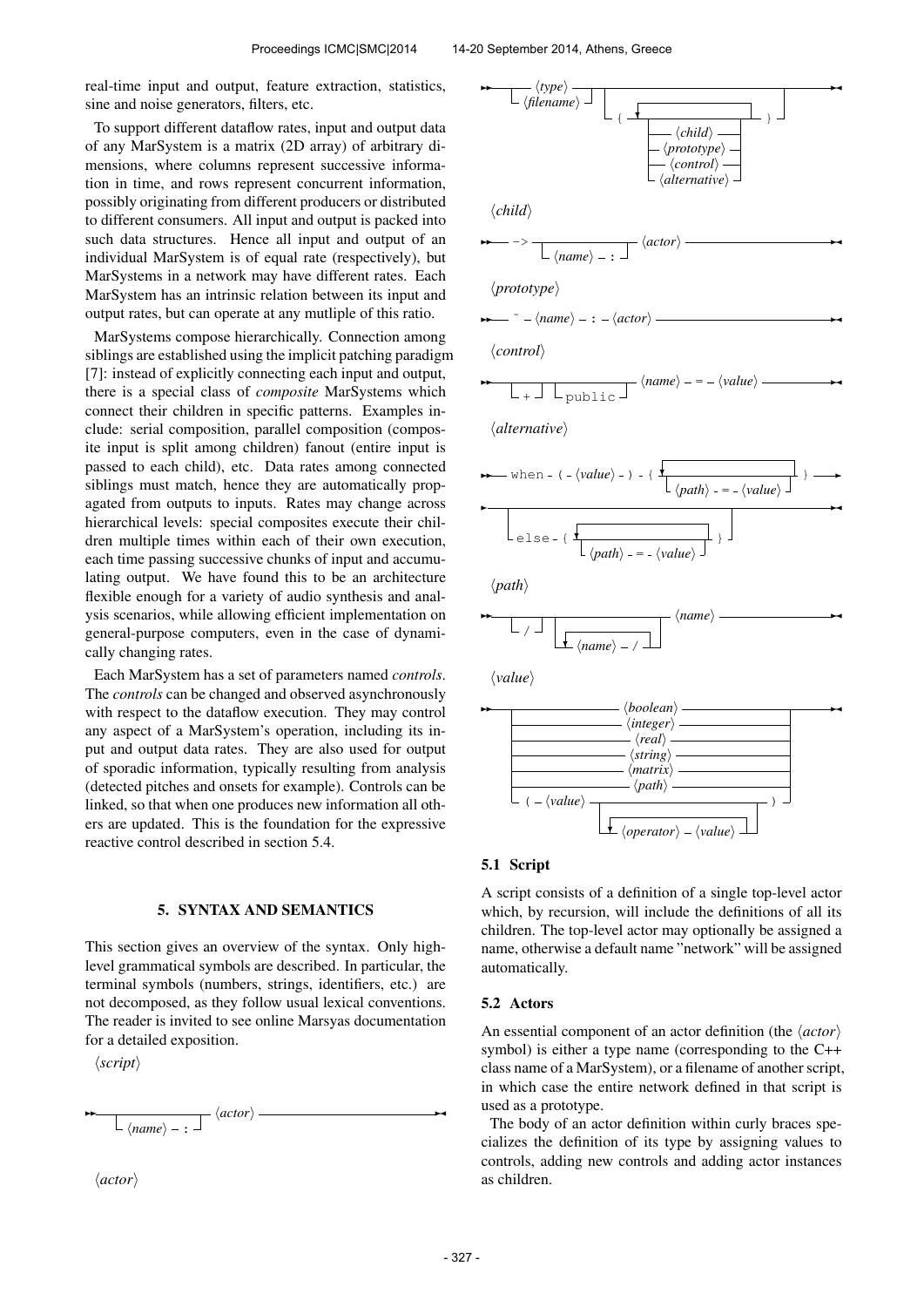A child actor instance (the  $\langle child \rangle$  symbol) is introduced using the arrow symbol, which creates an intuitive association with the flow of data between parents and children or between siblings. A child may optionally be named, which allows it to be addressed and also plays a role in name lookup of other actors (see 5.6). Following the child's name is its definition, a recursion of the syntax of its parent definition. Syntactical hierarchy thus reflects actor network hierarchy.

## 5.3 Controls

A control declaration (the *\control*} symbol) operates on controls of the enclosing actor definition. It can either assign values to existing controls or create new controls (if prefixed with the + symbol).

Some controls are defined by C++ implementations of MarSystems and those directly affect MarSystem operation or report results of its computation or changes of its internal state. A new control may function as a named result of a control computation to be reused in other control expressions. Another use is to make control values deeper in the hierarchy more accessible to the outside world by assigning them to new top-level controls.

When assigning values to existing controls, the type of the value must match the type of the control. When creating new controls, their type becomes that of the assigned value.

Controls (either pre-existing or new) may also be declared *public* (by prefixing the name with the public keyword), which at the moment of this writing has no effect on the internal operation of the script, but it affects how controls are treated by external tools: for example the graphical inspector application optionally hides all non-public controls.

## 5.4 Control Values and Reactive Expressions

A control assignment is a *binding* between a control and the value of a reactive expression. An expression is a composition of literal constant values, control paths (5.6) denoting their changing values over time, and operators on those values. Whenever any constituent value changes, the expression is reevaluated and the value of the bound control is updated.

Each value has one of the following types, inherited from the Marsyas C++ framework: integer or real number, 2D matrix of real numbers, boolean, string. An expression also has a type: that of its result value, as defined intrinsically by operators and types of operands.

The following arithmetic operators are defined on any pair of numbers or equal-size matrices:  $+, -, *, /.$  On matrices, they operate point-wise. The following arithmetic comparison is defined on numbers:  $\langle \cdot, \cdot, \cdot \rangle =$ . The following comparison is defined among pairs of numbers, pairs of equal-sized matrices, or pairs of any other identical types:  $==, !=.$ 

There are two special *temporal* operators: on and when. The on operator produces a value that becomes the current value of the left-hand-side operand whenever the righthand-side value changes. The when operator does the same, but only when the boolean right-hand-side operand becomes true.

## 5.5 Control Alternative

The declaration of a *control alternative* (the  $\langle$  *alternative* $\rangle$ symbol) consists of a condition in form of a boolean expression and two sets of control assignments separated by else. Whenever the value of the condition changes, either the first or the second set of bindings will be activated, depending on whether the new value of the condition is true or false, respectively. Note that the else part is optional, in which case no change of control bindings will happen when condition switches from true to false.

#### 5.6 Name Scope and Path Resolution

Controls in control expressions (5.4) may be those belonging to any *named* actor in the network. They are addressed using control paths (the  $\langle path \rangle$  symbol). A path consists of a name of a control optionally prefixed by a sequence of actor names in a hierarchical order from the control owner up.

A path always has an actor as an implicit *origin*; the first name in the path denotes a *child* actor of the origin. The / at the beginning of a path makes a path *absolute*, so regardless of where it is used it's origin is always the top-level actor. The top-level actor's name is actually never used - it is represented by the initial /. Paths starting with a name are *relative* paths originating at the actor definition within which they are used.

A path may address controls across hierarchy without the need for all the actors on the way to be named. This is enabled by the concept of *scope*. Each named actor (5.2) is a scope which contains names of those descendants that are hierarchically separated from the scope actor only by unnamed actors, regardless of how hierarchically remote they are. In addition, the root actor is considered a scope, regardless of whether it is named. Names of actors must be unique within their enclosing scope. Thus, a path is a sequence of named actors where each following actor is in the previous one's scope but not necessarily a direct child.

An absolute path also conforms to the Open Sound Control message address specification [9], which provides an immediate addressing solution for communication with the outside world.

## 5.7 Prototypes

A prototype declaration (the  $\langle$ *prototype* $\rangle$  symbol) allows an actor definition to be used as a new actor type and thus instantiated multiple times. It is introduced using the ~ symbol, followed by a name for the new type, and its definition (the  $\langle actor \rangle$  symbol).

Any actor definition (including prototypes themselves) may use prototypes already defined in the same or enclosing actor definitions. On the other hand, a prototype definition is an isolated scope (5.6), preventing its nested child *instances*to be addressed from enclosing code and the other way around - unless it is instantiated and given a name.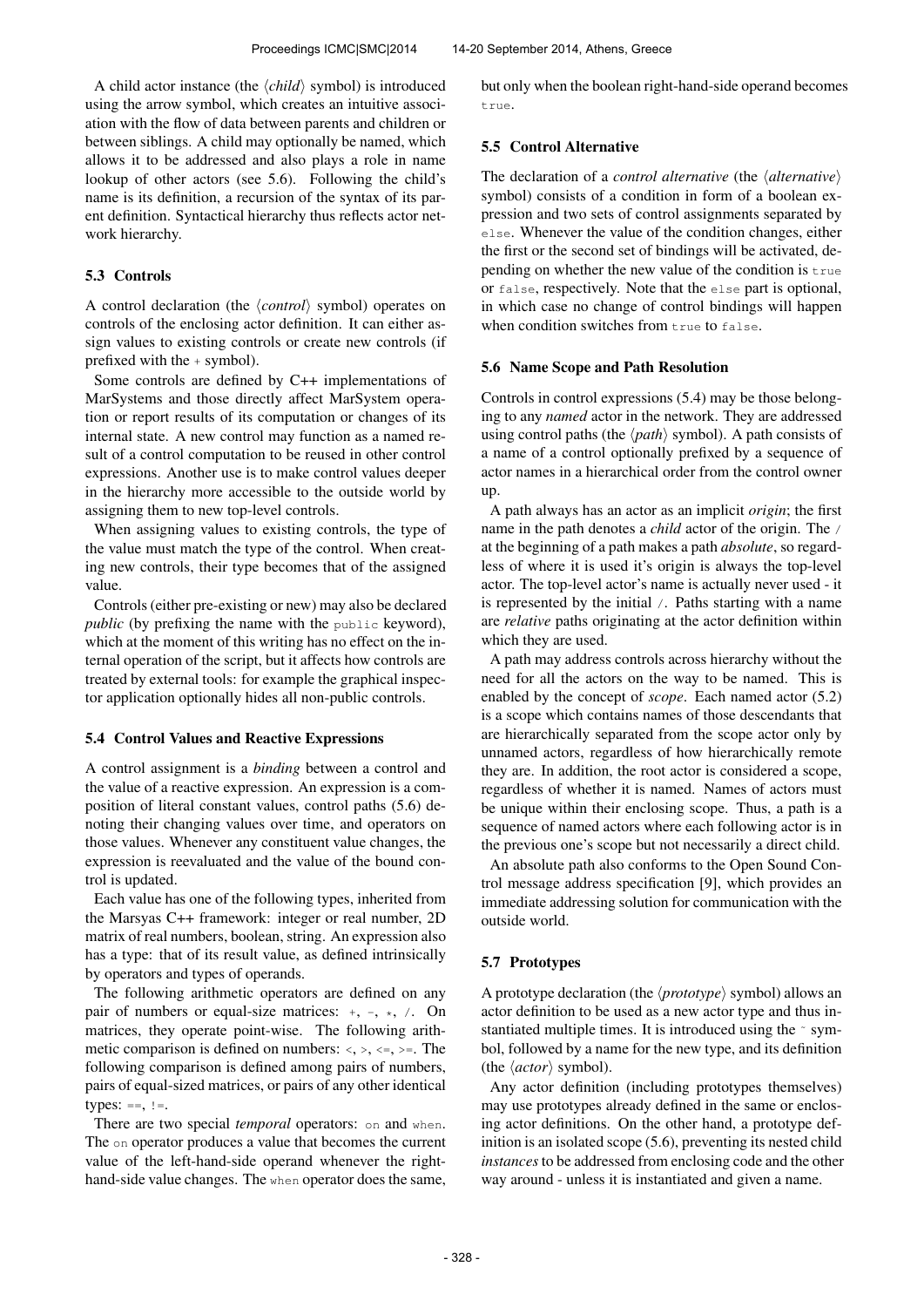## 6. EXAMPLES

A complete example of typical usage of Marsyas Script and framework is provided in figure 1. The script implements a basic onset detection algorithm consisting of peak picking from an onset detection function defined as spectral flux.

The top-level controls inSamples and israte specify the desired audio block size and sampling rate at the root of the dataflow graph - all downstream actors automatically adjust their input and output formats. The AudioSource will open a connection to the default audio device for realtime audio acquisition and automatically re-block audio as specified above. The ShiftInput produces an overlapping sequence of audio windows with the hop size of input amount of samples and window size specified with the winSize control.

The stream of overlapping audio windows is forked into two branches: one computes signal energy and delays it to temporally match the onsets detected in the other branch which requires inspection of past and future windows to determine whether a window is an on onset.

The additional top-level control onset is defined as the normalized audio energy at times of onsets. This is enabled by combining the conversion of the energy value from data flow to control flow by the FlowToControl and the boolean control value of the onsetDetected control of the PeakerOnset, which becomes  $true$  after an audio window is detected to contain an onset and false otherwise. Using the when temporal operator, the resulting value will only change at times of onsets.

By executing the script in real-time using the marsyas-run tool provided by the Marsyas framework, it is possible to have OSC messages automatically sent for every change of the top-level onset control, to an arbitrary destination using UDP/IP. This allows for convenient interfacing with other audio applications, most typically for the purpose of audio synthesis.

For comparison, see figure 2 which shows the same algorithm implemented in C++ in a manner most typical before the introduction of Marsyas Script. To attempt better readability, C++ code usually consists of three distinct steps, the first one being actor composition, followed by control setting and linking, and finally a run loop which continously invokes an iteration of dataflow processing. Due to limited reactive capabilities, the run loop usually contains explicit imperative inspection of control values and computation of new ones.

The example in Marsyas Script (fig. 1) clearly shows improved code expressivity and brevity over the C++ example (fig. 2). Dataflow structure is much more apparent. Code is not cluttered with unnecessary syntactical features of C++. Moreover, control addressing is much simpler because of locality of assignments within actor definitions (5.3) and sophisticated remote control path resolution (5.6). Finally, interfacing with the outside world is simple using reactive expressions to define outside-facing controls.

```
Series
{
  + public onset =
      ( energy_out/value / energy/inSamples
        when onsets/onsetDetected )
  inSamples = 512
  israte = 44100.0
  -> AudioSource
  -> ShiftInput { winSize = 1024 }
  -> Fanout
  {
    -> Series {
       -> energy: Energy
       -> DelaySamples{delay=4}
       -> energy_out: FlowToControl
    }
    -> Series {
      -> Windowing -> Spectrum -> PowerSpectrum
      \Rightarrow Flux { mode = "Laroche2003" }
      -> Memory { memSize = 25 }
-> onsets: PeakerOnset {
        threshold = 6.5lookAheadSamples = 4
      }
    }
  }
}
```
Figure 1. Real-time onset detection example in Marsyas Script. Note the clarity of structure and data flow, code brevity and expressive control flow (the top-level 'onset' declaration).

## 7. RELATED TOOLS

Along with the Marsyas Script language a set of programs is being developed that operate on scripts. The most important one to make scripts useful is marsyas-run, which takes a script file as argument, instantiates the dataflow network defined in the script, and runs the network in realtime (if real-time audio input or output is declared in the script) or as fast as possible with the purpose of processing audio files. In any case, it will stop processing when the boolean top-level control done becomes true, which can be used to signal the end of an input file by binding to a control of a SoundFileSource. Moreover, control values can be set by the user at start of the program using its arguments, which allows a single parameterized script to be used in different scenarios.

The marsyas-run program also implements OSC communication using UDP/IP, and can be instructed to send changes in controls as OSC messages, as well as apply incoming OSC messages to control values. Since control paths conform to the OSC address specification, there is a direct mapping between the two concepts.

Another graphical application that helps in script development as well as MarSystem implementation is the Inspector. It interprets a script and provides a visualization of the dataflow network structure. It also allows executing the dataflow iteration by iteration and inspecting all control values and all data flowing between actors. It is a great tool for verification and debugging in two aspects: the aspect of script code as well as the aspect of system integration of C++ MarSystem code. Figure 3 shows a screenshot of the Inspector used with a modified version of the script given in figure 1 which sources data from an audio file.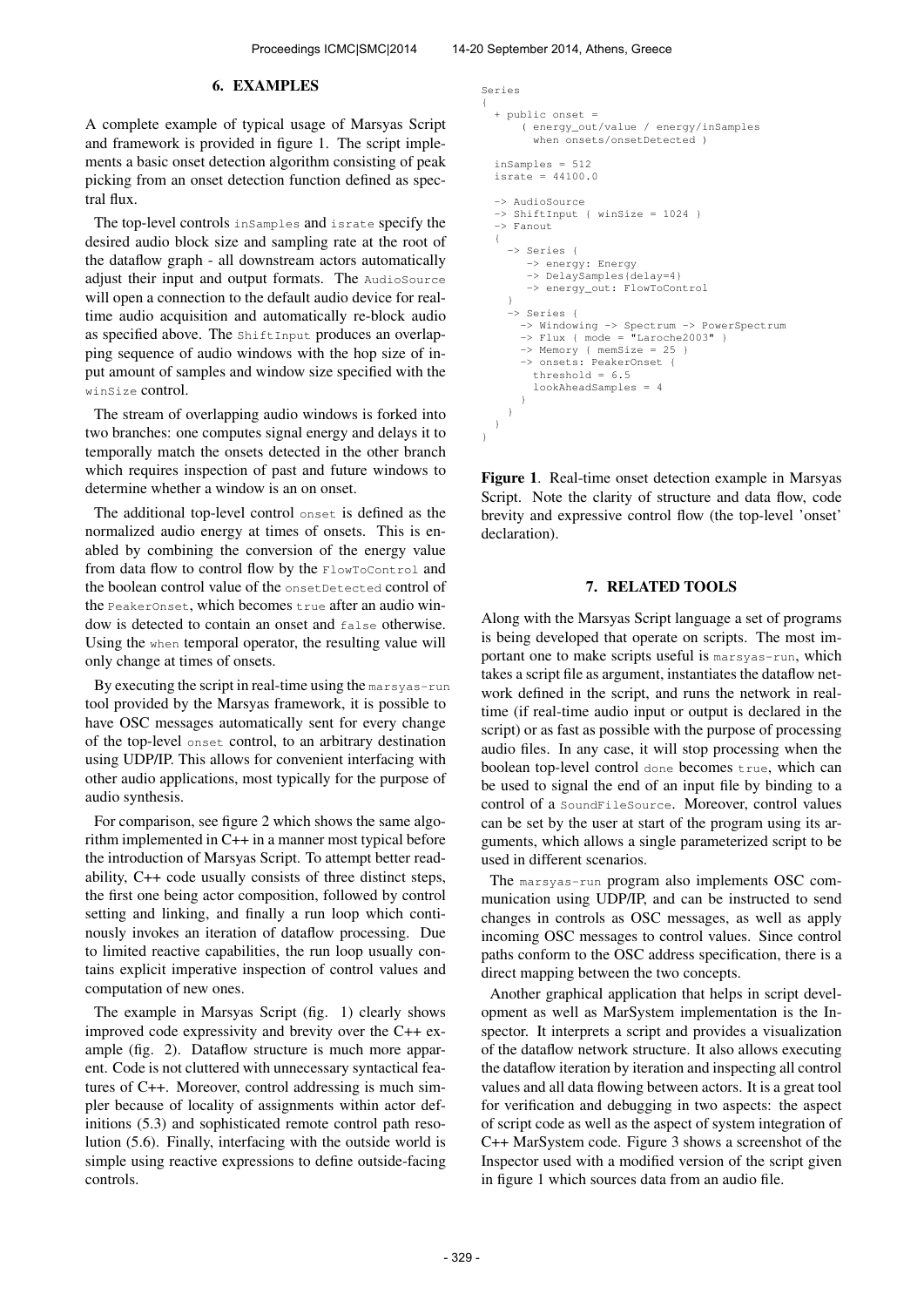

Figure 3. Marsyas Inspector displaying a dataflow network, a list of control values and two plots of data at different stages of processing (before and after applying the windowing function).

```
MarSystemManager mng;
```

```
//// 1. Compose
   ...Create a composite and add processing actors:
MarSystem *energy_branch =
    mng.create("Series", "energy_branch");
MarSystem *onset_branch =
    mng.create("Series", "onset_branch");
// ...
energy_branch->addMarSystem
    (mng.create("FlowToControl", "energy_out"));
onset_branch->addMarSystem
    (mng.create("PeakerOnset", "onsets"));
//... Create and fill root composite
MarSystem *network = mng.create("Series", "net");
network->addMarSystem
    (mng.create("AudioSource", "input"));
//...
//// 2. Configure
network->updControl("mrs_natural/inSamples", 512);
onset_branch->updControl
    ("PeakerOnset/onsets/mrs_real/threshold", 6.5);
//...
//// 3. Run
MarControlPtr onset control =
    onset_branch->getControl
    ("PeakerOnset/onsets/mrs_bool/onsetDetected");
MarControlPtr energy_control =
    energy_branch->getControl
    ("FlowToControl/energy_out/mrs_real/value");
while(should_run)
{
  network->tick();
  bool onset_detected = onset_control->to<bool>();
  if (onset_detected)
  {
    mrs real energy =
        energy_control->to<mrs_real>() / 1024.0;
    // send "energy" as OSC ...
  }
}
```
Figure 2. Real-time onset detection example in C++, showing 3 typical distinct steps (compose, configure, run). The example is incomplete - parts have been left out for brevity.

# 8. CONCLUSIONS AND FUTURE WORK

We have shown how the new coordination language named Marsyas Script builds on top of the functionality of the Marsyas C++ framework with features specific to sound analysis applications (multi-rate and dynamic dataflow). The declarative nature and expressive reactive programming features make the previous functionality more accessible to a variety of users end further empowers them to easily express complex dynamic processing control. In combination with the built-in OSC communication capability in the marsyas-run program, reactive control expressions provide flexibility to effectively interface with other audio software. Marsyas Script allows development of generic tools to inspect and debug dataflow networks of which the Marsyas Inspector is an example. In general, it makes network definition code more portable across applications, machines and users.

There is a broad area of research interesets and future development that the work presented in this paper inspires.

One particular issue we would like to address is synchronization of dataflow and control flow. Although control flow in Marsyas is synchronous in itself, it is asynchronous with respect to dataflow actor firings: control changes may be arbitrarily interleaved with actor firings. This becomes an issue when multiple actors depended on the same control value and a change in value occurs in the middle of a dataflow processing iteration - they may take the control information into account either in the current or the next iteration. StreamIt addresses this issue with the concept of *information wavefront* [14] which allows synchronization of out-of-stream message delivery with a particular actor firing. Another solution would be to associate a timestamp with each control change and use it to precisely synchronize the application of change with data flow. However, the dataflow model in the most general sense (and in par